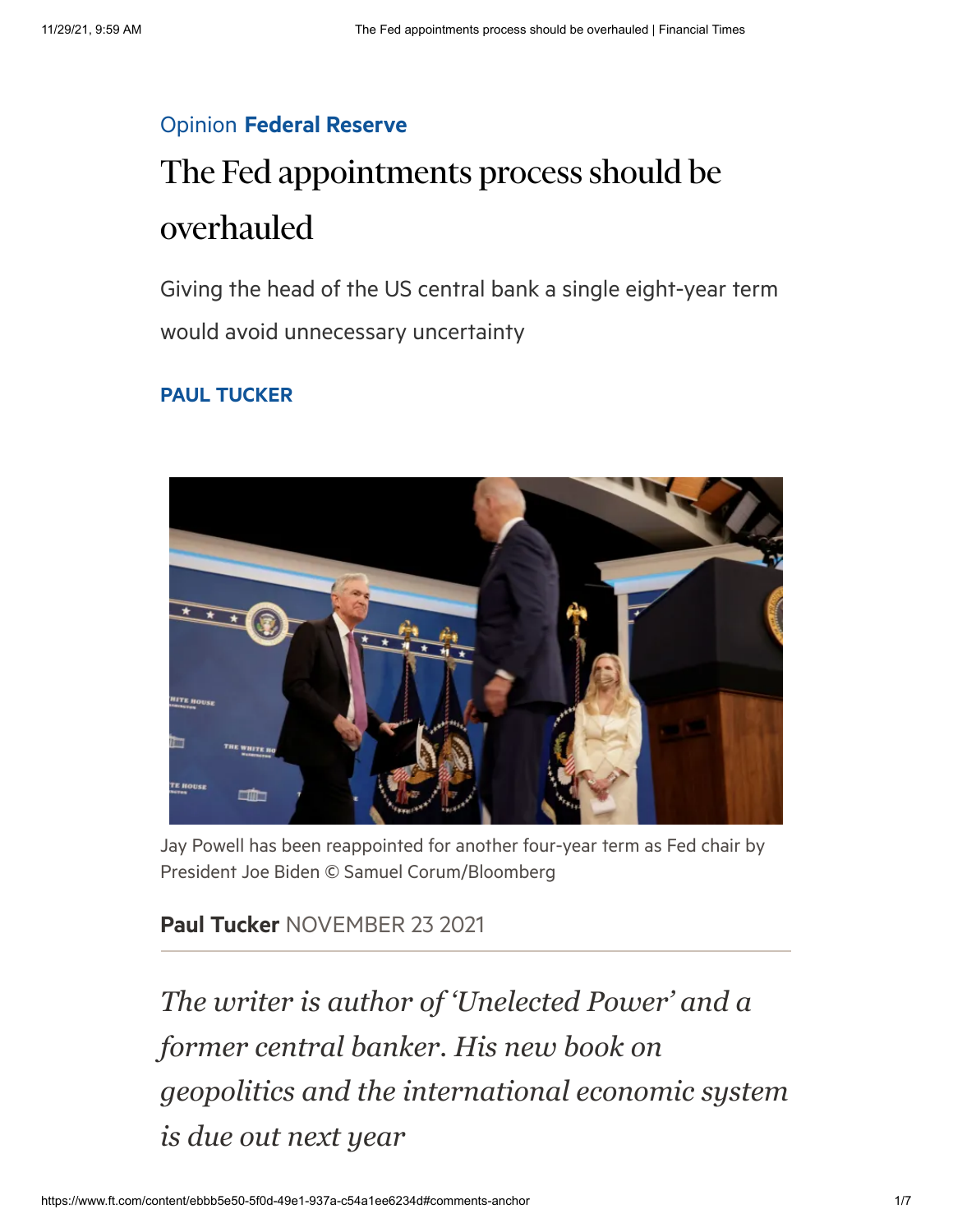The seemingly interminable toing and froing around the reappointment of the Federal Reserve chair — the will he, won't he of whether President Joe Biden would bend to progressives, stick to the centre, listen to Wall Street, main street or powerful senators — was finally resolved on Monday. [Jay Powell](https://www.ft.com/content/9e9540a2-2ba8-4e0e-84d8-a1945c20453a) is, after all that, continuing in the post for another four years.

The dance revealed flaws in the design of the world's most important central bank that should be remembered after the excitement has passed. Happily, these shortcomings can be remedied fairly simply.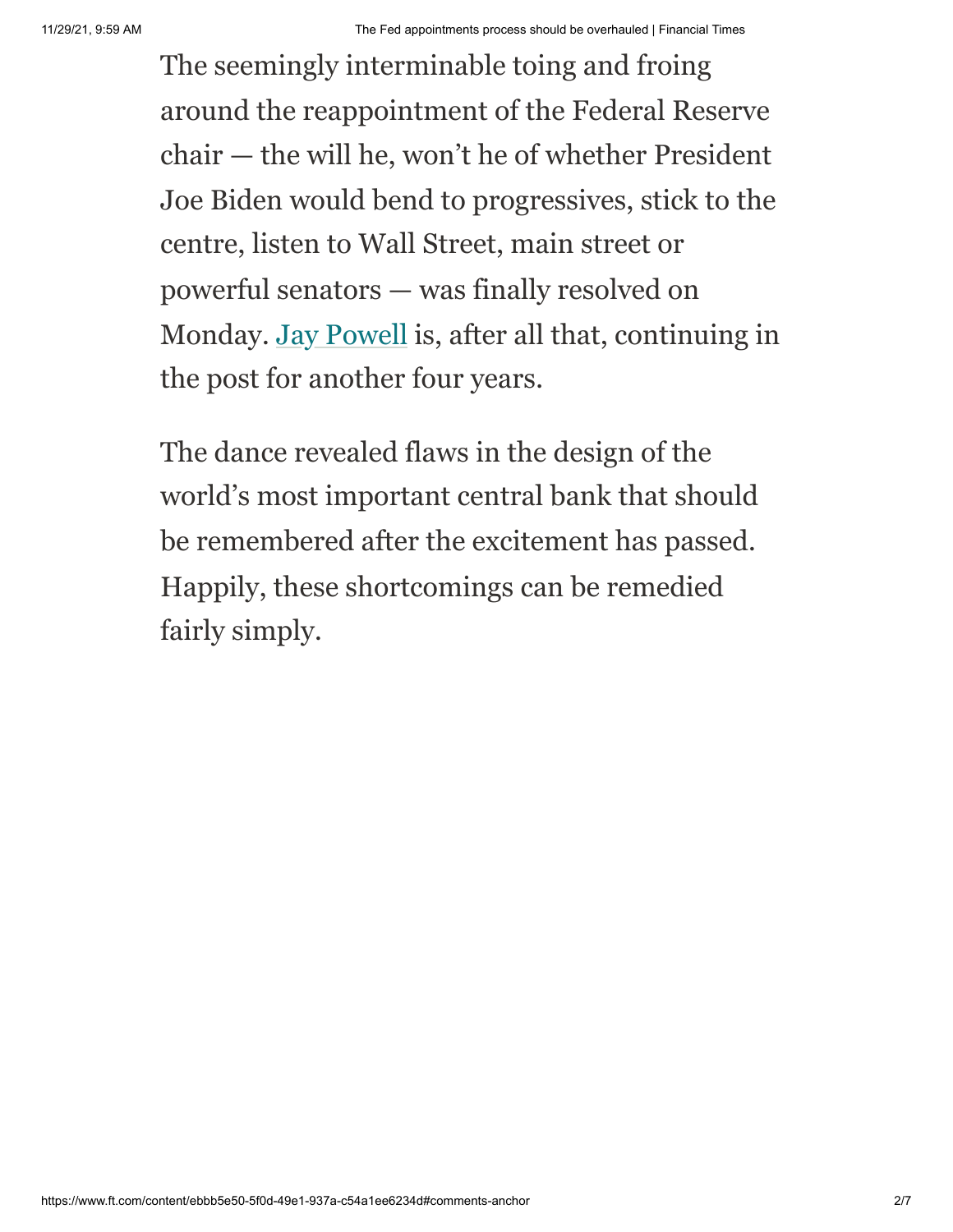No elected politician lightly passes up the opportunity for drama in the exercise of patronage. In Britain, I had a ringside seat for the goings on around the reappointment of successive Bank of England governors back in the days when they served short, renewable terms. In each case, politicians would noisily let it be known they were contemplating alternatives. And in each case, the incumbents would quietly, and sometimes preemptively, let the impression form that they were not necessarily up for carrying on even if they were wanted.

In the event, from Gordon Richardson in 1978 onwards — so Robin Leigh-Pemberton, Eddie George, and Mervyn King — each was reappointed for another five years. Given the costs to all concerned, not least the public, when reforming legislation was being prepared after the 2007-08 financial crisis, the Bank suggested a move to a single non-renewable term of eight years. That was already the regime for the European Central Bank, and the US Congress should introduce it for the Fed when it gets the chance.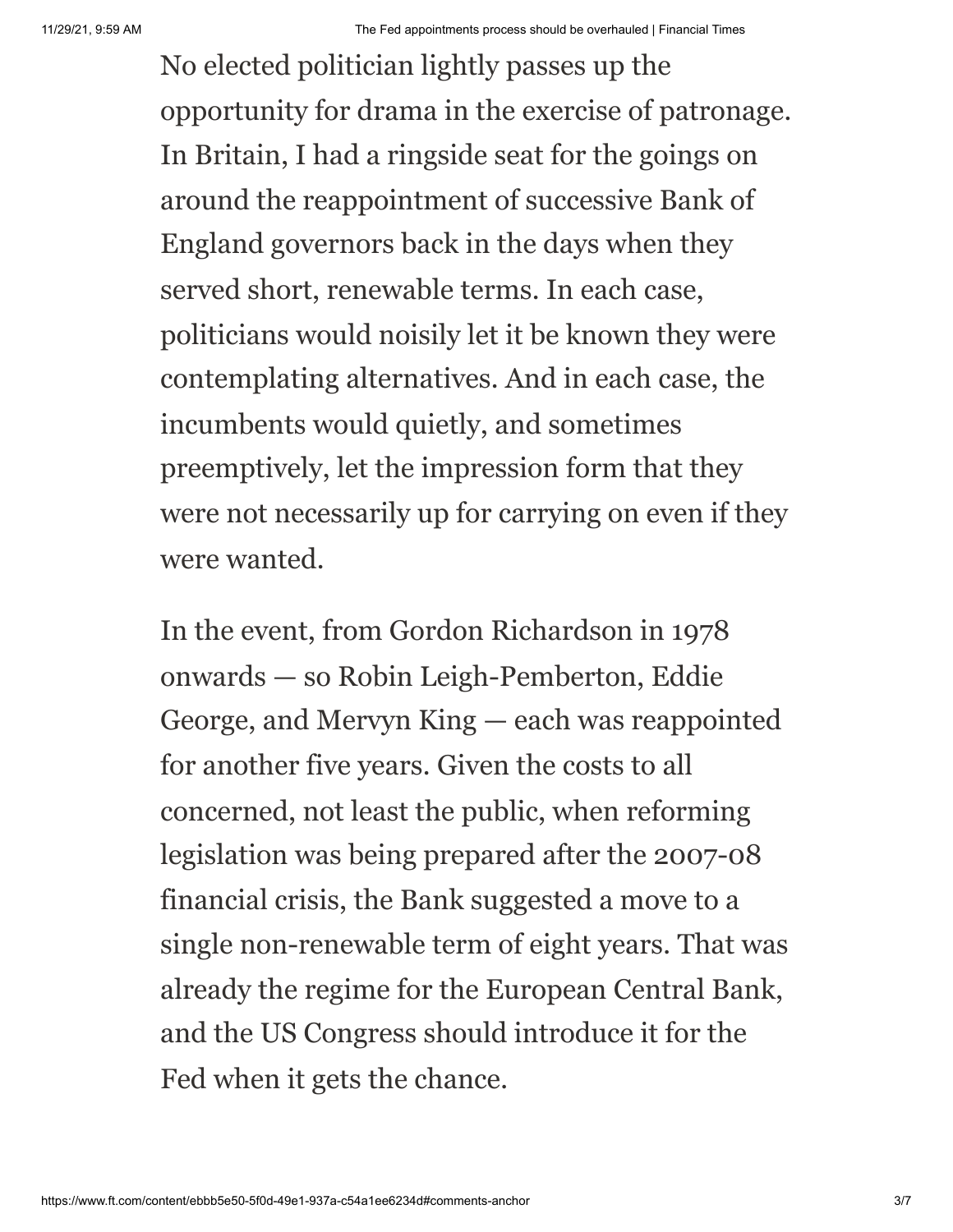This is not only about avoiding unnecessary uncertainty around future monetary policy, or the distracting effort spent on campaigns to survive or succeed. The fate of Alan Greenspan's five fouryear terms, spanning 19 years at the helm of the Fed, alerts us to deeper dangers.

If central bank independence finds its justification in offering a counterweight to political shorttermism, it was more than ironic that as Greenspan's stature grew, US presidents found themselves trapped whenever the expiry of his latest term approached. In the words of his biographer, [Sebastian Mallaby,](https://www.ft.com/content/7f8f4918-8bcb-11e6-8cb7-e7ada1d123b1) "the longer he stayed, the more reassuring his presence".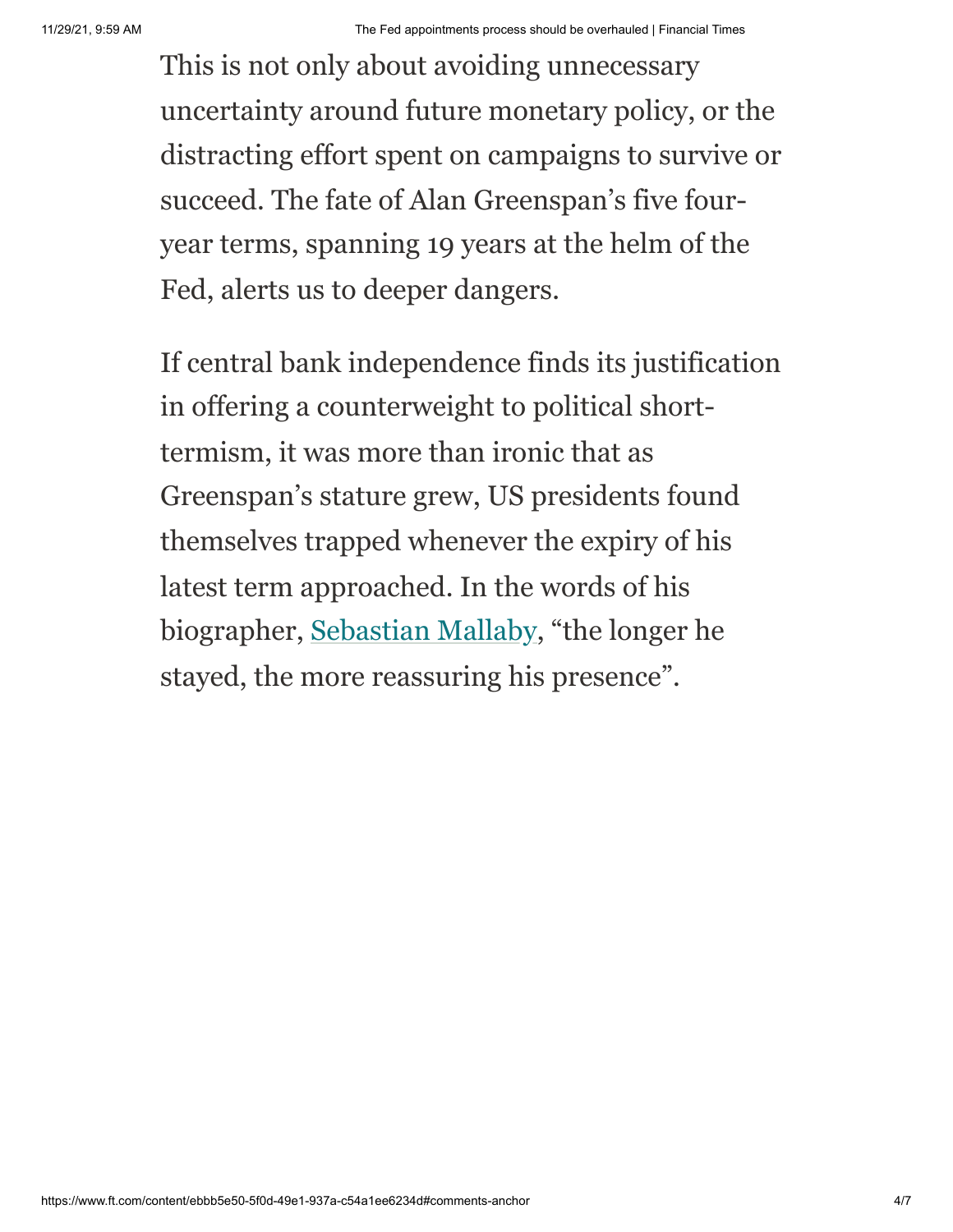Fearing a bout of market volatility as any new broom settled in, successive presidents were inhibited from doing the right thing for the longterm health of the institution and the country, which was to inject new vitality, not least into the Fed's approach to banking stability. The upshot was that a career that began magnificently by [entrenching the low inflation achieved by Paul](https://www.ft.com/content/b232c6f6-1a98-11ea-9186-7348c2f183af) Volcker left a legacy of vulnerabilities in the financial system that upended the world and exacerbated tensions in America's social fabric.

But the case for reform does not rely on history, instructive though that is. If, as many expect, the Fed acts next year to take back some of the extraordinary monetary support injected as the Covid-19 pandemic took hold around the world, it will almost certainly face questions as to whether it would have acted sooner had its leaders already been reappointed.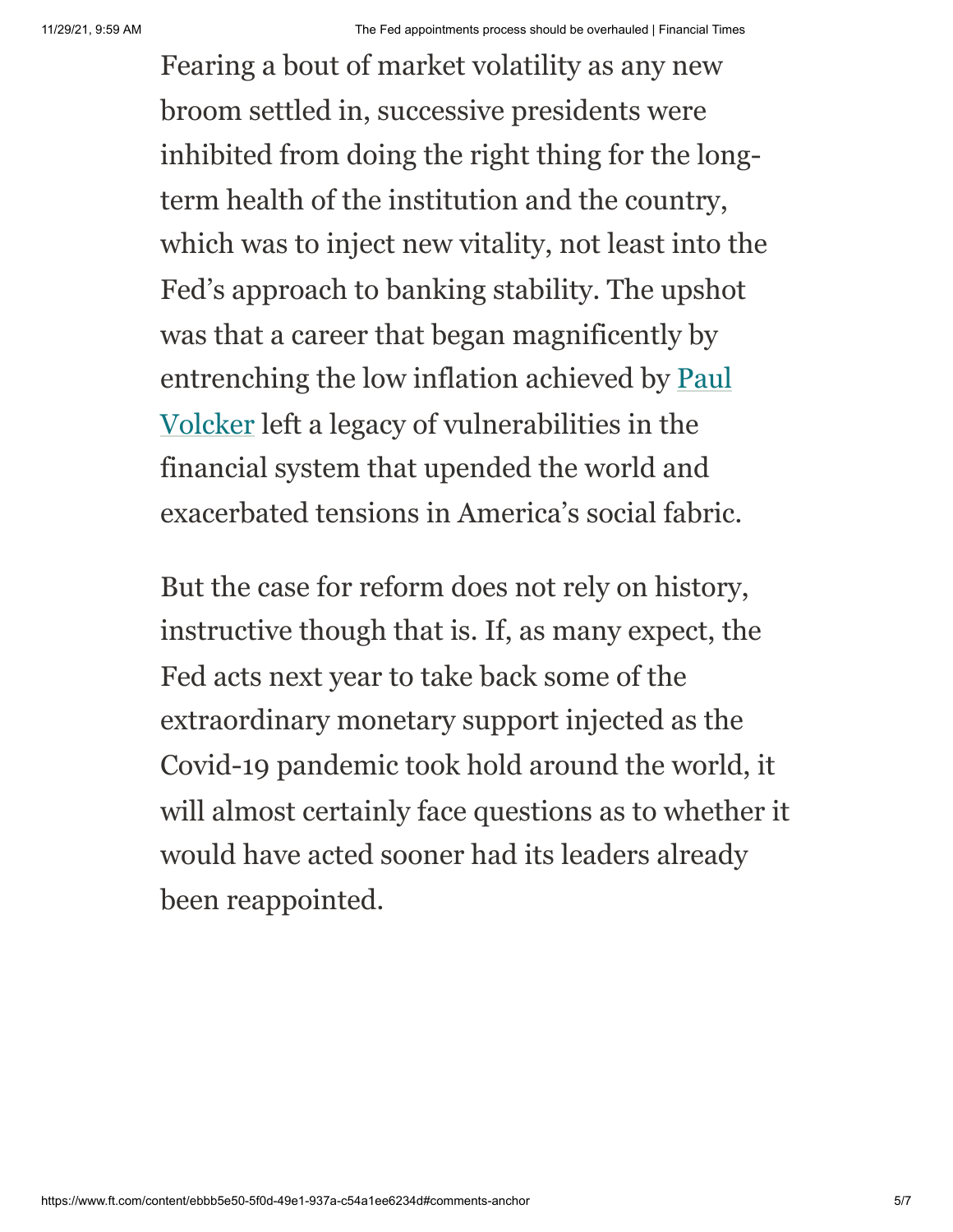And if, as is not unlikely, the supposedly temporary [inflation](https://www.ft.com/content/dc3bedc7-5694-4868-8b86-f9a215966f52) of 2021 becomes embedded in wage and price setting, those questions will be pressed as accusations. Policymakers will of course resist such suggestions, sincerely. But how can we know? Indeed, how can they? The whole point of monetary policy regimes is to shape incentives, including their own.

The extraordinary power placed in the hands of our unelected central bankers requires careful design. They should be given terms of office long enough to avoid the past year's uncertainties. But that should be only a single term, so that elected politicians cannot avoid the need for change when a Fed chair's term does expire.

It will be said, whatever the merits of this argument, that it is beside the point since a sclerotic Congress will not act. But a decent maxim is to percolate ideas so that they are out there whenever a window of opportunity opens.